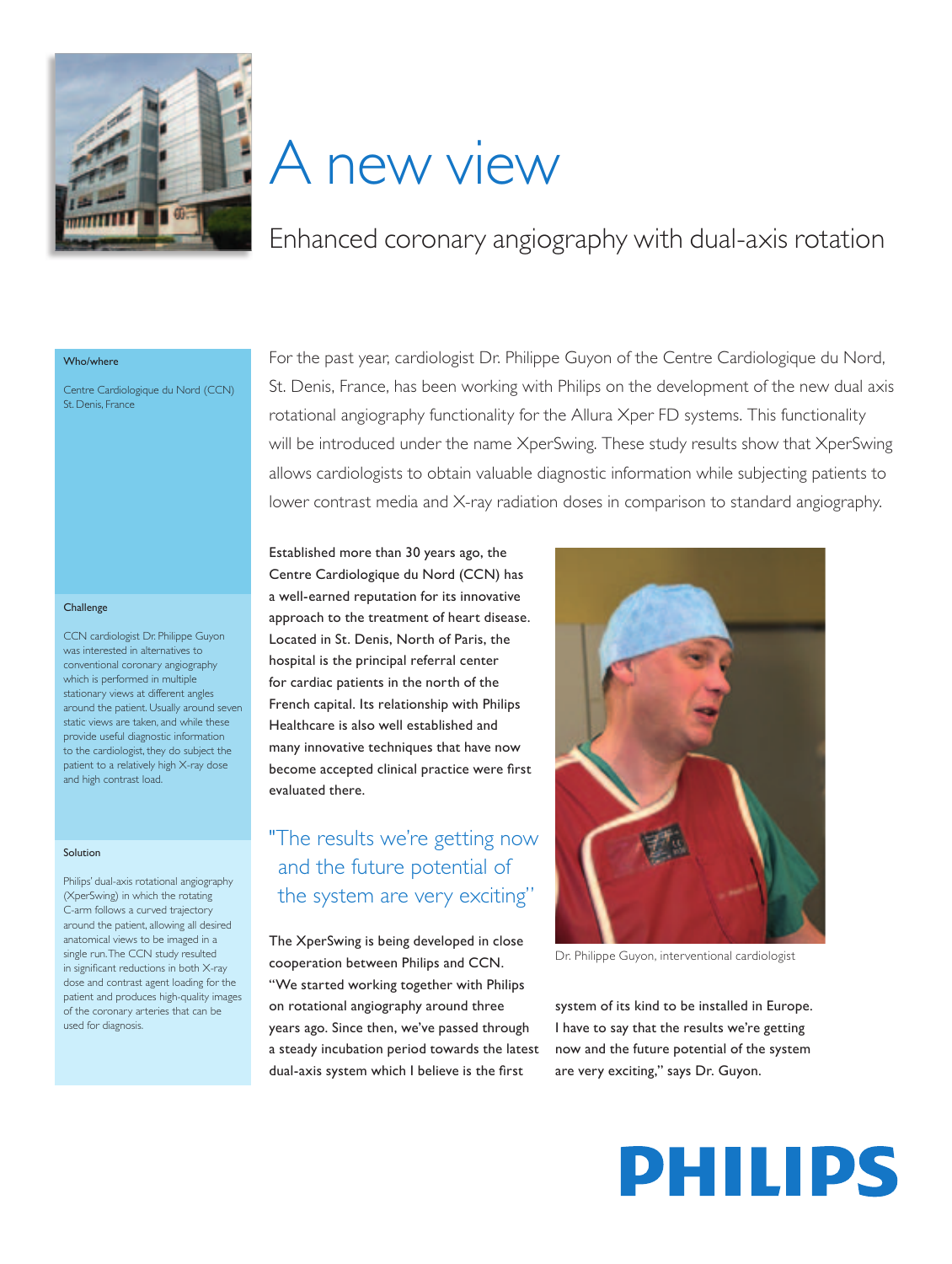

The Philips Allura Xper FD10 with XperSwing at the CCN Hospital

#### **A new twist on an established practice**

Standard practice is to perform coronary angiography by taking multiple stationary acquisitions at different angles around the patient, each acquisition being made in a separate X-ray run with injection of an iodine contrast agent. Usually around six or seven static views are taken. Many cardiologists, including Dr. Guyon, however, have been exploring rotational angiography as an alternative to the static approach.

## "We've worked closely with Philips engineers and clinical scientists to perfect the system's operation"

"For some years at CCN we have been looking into rotational angiography but many existing systems have disadvantages of their own," points out Dr. Guyon. "These systems

usually rotate around a single axis and require two separate rotations to image the left and right coronary arteries. These single axis rotations help to reduce X-ray radiation and contrast dose, so we were convinced that this would be a good route to follow."

## "The savings on the costs of contrast agent are good news for healthcare budgets"

That route has been taken to the next logical stage by the Philips dual-axis rotation, developed over the past three years in close collaboration with institutions such as CCN. In this system, the rotating C-arm follows a curved trajectory around the patient, allowing all desired anatomical views to be imaged in a single run. The trajectories are preprogrammed and are optimized to provide clinical information while staying

within boundaries to avoid any collisions. Philips provides dedicated trajectories for the left and the right coronary arteries.

"About a year ago we started a close cooperation with Philips engineers and clinical scientists to perfect the dual axis rotation," explains Dr. Guyon.

#### **Providing the best of all worlds**

Tests conducted at CCN clearly show significant reductions in both X-ray dose and contrast agent loading.

### "The real benefits come from the quality of the images"

"These reductions in X-ray radiation and contrast dose are good news for patients, and the savings on the costs of contrast agent are good news for healthcare budgets,"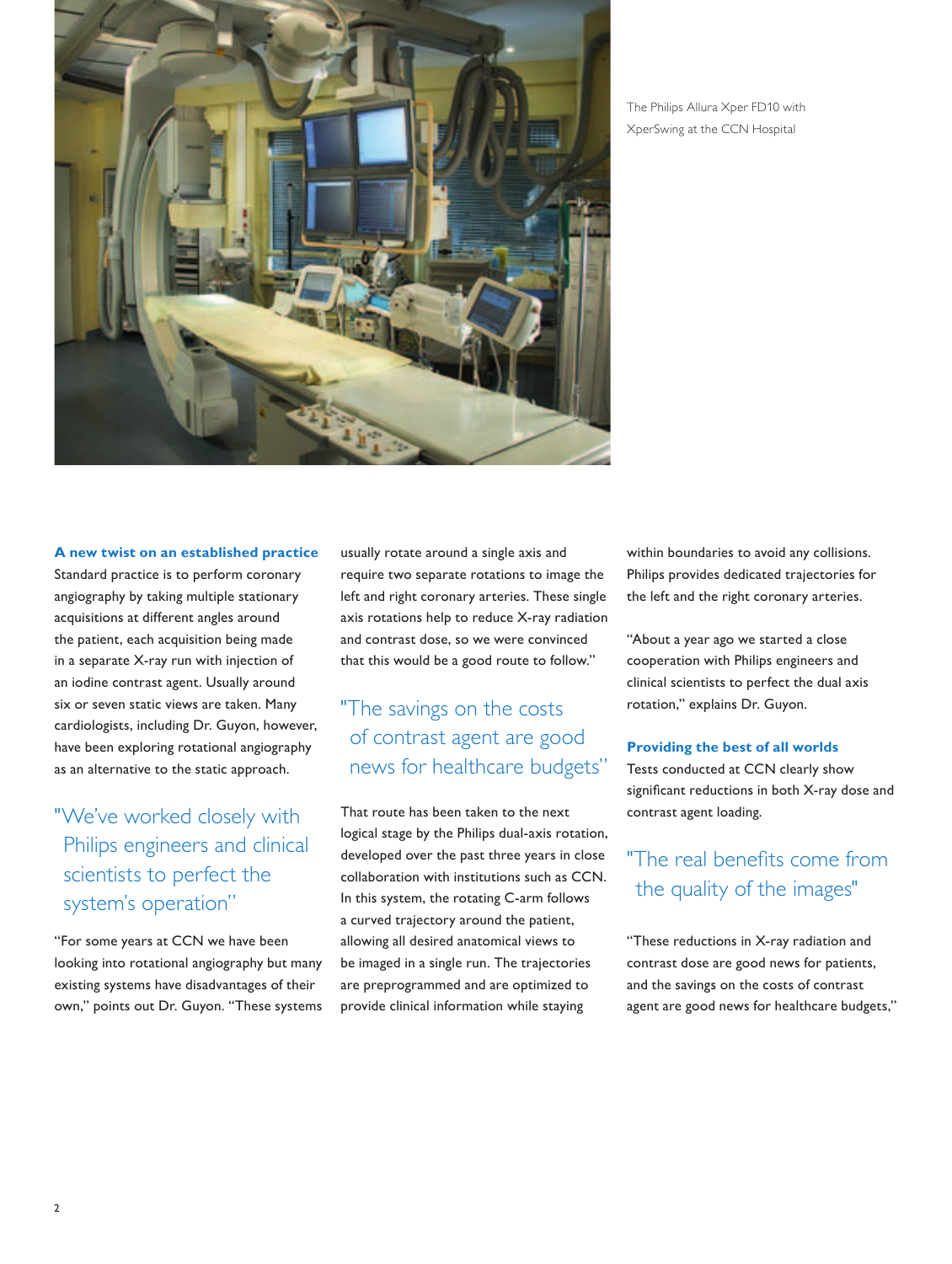says Dr. Guyon. "But the real benefits as far as cardiologists are concerned come from the quality of the images. Because we can generate very complex rotations with the XperSwing, it is easier to develop a coronary angiogram using this type of approach.

## "The 3-D perspective gives us the ability to analyze the images far more reliably"

We not only produce better images, but the 3-D perspective gives us the ability to analyze the images far more reliably."

Dr. Guyon points out that one of the difficulties with making assessments based on normal acquisitions comes from the visual foreshortening of coronary arteries that do not lie completely within the plane of the image. "Looking at stenosis, it's difficult with standard views to determine the length of a stenosis, which, of course is essential information for performing catheterization. The images provided by XperSwing make this far easier. However, for added confidence at present we still like to combine these images with MSCT images."

This also applies to some other procedures such as catheter navigation through the coronary arteries, which today may benefit from combining CT information with live acquisition within the catheterization lab. Dr. Guyon is confident that in the future it will be possible to perform these procedures within the catheterization lab, without any need for MSCT information. "We're currently evaluating 3-D modeling software developed by Philips to generate virtual images of the coronaries using the data set acquired in the dual-axis acquisition," he explains. "Today this software operates offline to produce images of the arteries similar to those obtainable from CT. But in the future, it should be possible to generate these virtual images in real time, eliminating the need for supplementary information from MSCT."

## "The XperSwing will become the standard way to explore the coronaries in the future"

#### **A vision of the future**

Dr. Guyon: "Further clinical evidence will probably be needed to convince the broader population of cardiologists of the clinical added value provided by the XperSwing. I have no doubt that they will be convinced just as I have been, and that the XperSwing will become the standard way to explore the coronaries in the future."